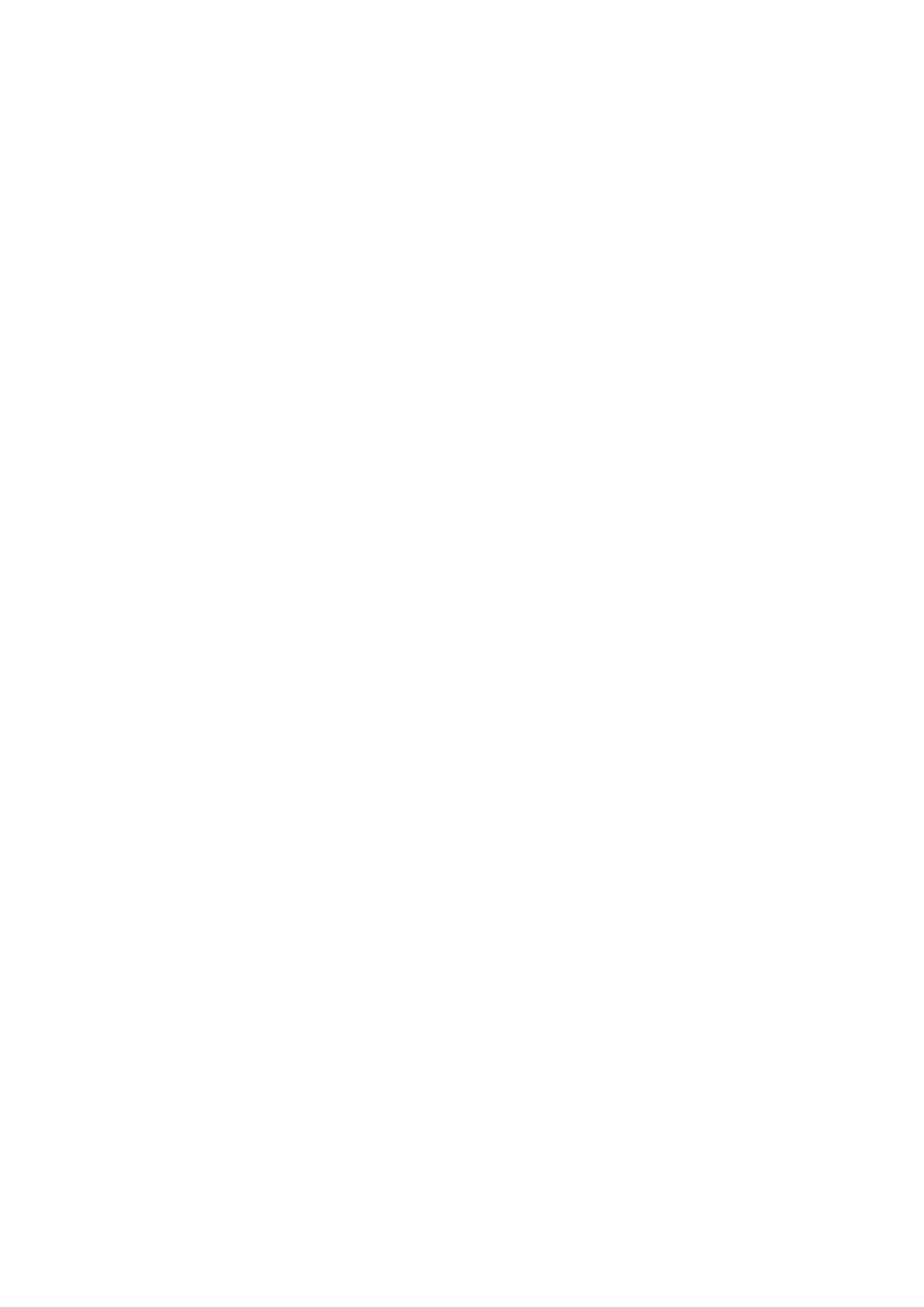## CASTLE COMBE SOLO PRACTICE SUNDAY PRACTICE - 2 LAP TIMES

| Lap | Time                |
|-----|---------------------|
|     |                     |
| 1   |                     |
| 2   | 1:29.665            |
| 3   | 1:28.841            |
|     | <b>FINISH</b>       |
|     |                     |
|     |                     |
|     | <b>Kate Mustill</b> |
|     | <b>START</b>        |

| 2 | 1:40.748      |
|---|---------------|
| 3 | 1.41844       |
|   | <b>FINISH</b> |

| Lee Bamber    |  |  |  |  |
|---------------|--|--|--|--|
| <b>START</b>  |  |  |  |  |
|               |  |  |  |  |
| 1:30.285      |  |  |  |  |
| 1:27.194      |  |  |  |  |
| 1:27.016      |  |  |  |  |
| 1:26.858      |  |  |  |  |
| 1:27.829      |  |  |  |  |
| <b>FINISH</b> |  |  |  |  |
| 1:28.806      |  |  |  |  |
|               |  |  |  |  |

| <b>Lee Marks</b> |               |
|------------------|---------------|
|                  | <b>START</b>  |
| 1                |               |
| 2                | 1:25.719      |
| 3                | 1:22.961      |
| 4                | 1:22.307      |
|                  | <b>FINISH</b> |

| Lewis Jones |               |  |  |  |
|-------------|---------------|--|--|--|
|             | <b>START</b>  |  |  |  |
| 1           |               |  |  |  |
| 2           | 1:23.557      |  |  |  |
| 3           | 1:21.578      |  |  |  |
| 4           | 1.22187       |  |  |  |
| 5           | 1.22 027      |  |  |  |
| 6           | 1:22.036      |  |  |  |
| 7           | 1:20.565      |  |  |  |
|             | <b>FINISH</b> |  |  |  |
| 8           | 1:20.369      |  |  |  |

| Lewis Rees    |              |
|---------------|--------------|
|               | <b>START</b> |
|               |              |
| $\mathcal{P}$ | 1:35.928     |
| 3             | 1:33.162     |
|               | 1:30.067     |

|  | 5 |
|--|---|
|  | 6 |
|  |   |
|  |   |
|  |   |
|  |   |

|   | Lloyd Morris  |
|---|---------------|
|   | START         |
| 1 |               |
| 2 | 1:35.926      |
| 3 | 1:36.796      |
| 4 | 1:36.964      |
|   | <b>FINISH</b> |
| 5 | 1:32.996      |
|   |               |

Lap Time 5 1:30.132 FINISH

 Lissy Whitmore **START** 

> 2 **1:31.271** 3 **1:29.872** 4 **1:29.037** 5 **1:28.936** 6 **1:28.897**

> > FINISH

7 1:29.015

1

|   | <b>Matt Orford</b> |  |
|---|--------------------|--|
|   | <b>START</b>       |  |
| 1 |                    |  |
| 2 | 1:38.490           |  |
| 3 | 1:34.045           |  |
| 4 | 1:30.208           |  |
| 5 | 1:30.061           |  |
|   | <b>FINISH</b>      |  |
| հ | 1:30.539           |  |

|               | Matt Stevens  |
|---------------|---------------|
|               | <b>START</b>  |
| 1             |               |
| $\mathcal{P}$ | 1:39.926      |
| 3             | 1:35.753      |
| 4             | 1:34.696      |
| 5             | 1:37.204      |
|               | <b>FINISH</b> |
|               |               |

|   | Mike Wilson   |  |
|---|---------------|--|
|   | <b>START</b>  |  |
|   |               |  |
| 2 | 1:39.439      |  |
|   | <b>FINISH</b> |  |

| Lap            | Time         |  |
|----------------|--------------|--|
|                |              |  |
|                | Paul Payne   |  |
|                | <b>START</b> |  |
| 1              |              |  |
| $\mathfrak{p}$ | 1:28.688     |  |
| 3              | 1:29.693     |  |
| 4              | 1:29.532     |  |
| <b>FINISH</b>  |              |  |

| Peter Lacy |               |
|------------|---------------|
|            | <b>START</b>  |
| 1          |               |
| 2          | 1:32.616      |
| 3          | 1:29.380      |
| 4          | 1:29.089      |
| 5          | 1:29.860      |
|            | <b>FINISH</b> |
| 6          | 1:28.328      |

|               | <b>Shay Commins</b> |
|---------------|---------------------|
|               | <b>START</b>        |
| 1             |                     |
| 2             | 1:38.990            |
| 3             | 1:36.099            |
| 4             | 1:32.044            |
| <b>FINISH</b> |                     |

| <b>Simon Wilkins</b> |              |
|----------------------|--------------|
|                      | <b>START</b> |
| 1                    |              |
| 2                    | 1:32.619     |
| 3                    | 1:28.201     |
| 4                    | 1:25.862     |
| 5                    | 1.26202      |
| 6                    | 1.26842      |
| <b>FINISH</b>        |              |
| 7                    | 1:29.080     |
|                      |              |

| <b>START</b><br>1:48.614<br>2 | Stephen Palmer |               |  |
|-------------------------------|----------------|---------------|--|
|                               |                |               |  |
|                               |                |               |  |
|                               |                |               |  |
|                               |                | <b>FINISH</b> |  |

| Will Loder |              |
|------------|--------------|
|            | <b>START</b> |
| 1          |              |
| 2          | 1:27.172     |
| 3          | 1:28.630     |

27/09/2020 - 09:06 / Page 2/3<br>NG Timing Team  $\sqrt{\frac{1}{2}}$ 

Vola Timing (www.vola.fr) / Circuit Pro 5.0.27 26/09/2020 - 27/08/2020 / CASTLE COMBE